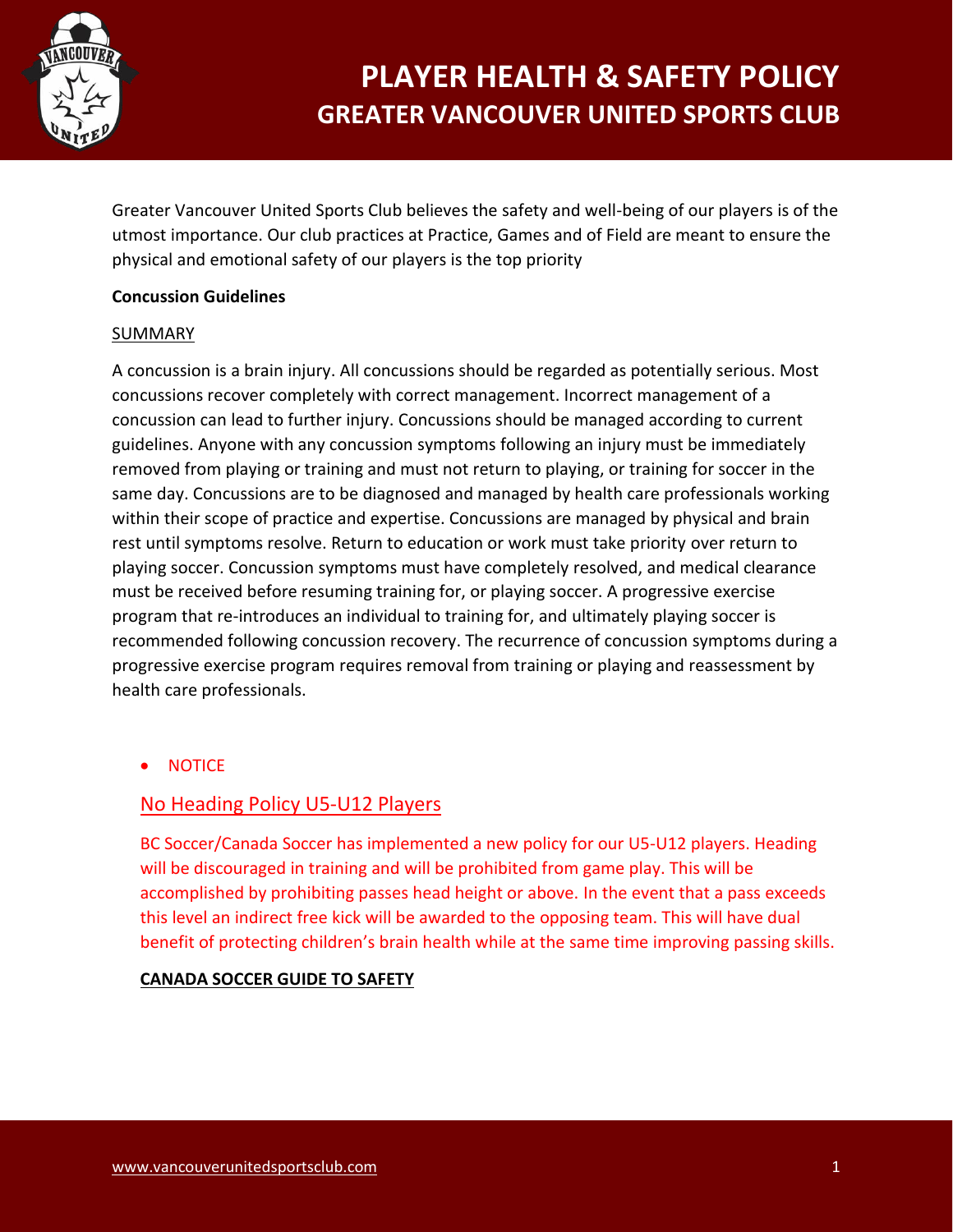

## RESPOND - WE ALL NEED TO PLAY A PART IN THE RECOGNITION AND MANAGEMENT OF CONCUSSION

As Canadians, we have a heightened awareness of concussions, related to increased media coverage of this brain injury with its range of outcomes, incidents involving high profile athletes with concussion, and increasing understanding of the consequences of repetitive brain trauma, primarily within professional sports.

## **WHAT IS A "CONCUSSION"?**

Concussion is an injury to the brain resulting in a disturbance of brain function involving thinking and behavior.

### **WHAT CAUSES CONCUSSION**?

Concussion can be caused by a direct blow to the head or an impact to the body causing rapid movement of the head and movement of the brain within the skull.

### **ONSET OF SYMPTOMS**

Concussion typically appears immediately but may evolve within the first 24-48 hours.

### **WHO IS AT RISK**?

All our sport's participants (players, but also team staff and officials). Some soccer participants are at increased risk of concussion: » Children and adolescents (18 years and under) are more susceptible to brain injury, take longer to recover, and are susceptible to rare dangerous brain complications, which may include death. » Female soccer players have higher rates of concussion. » Participants with previous concussion are at increased risk of further concussions - which may take longer to recover.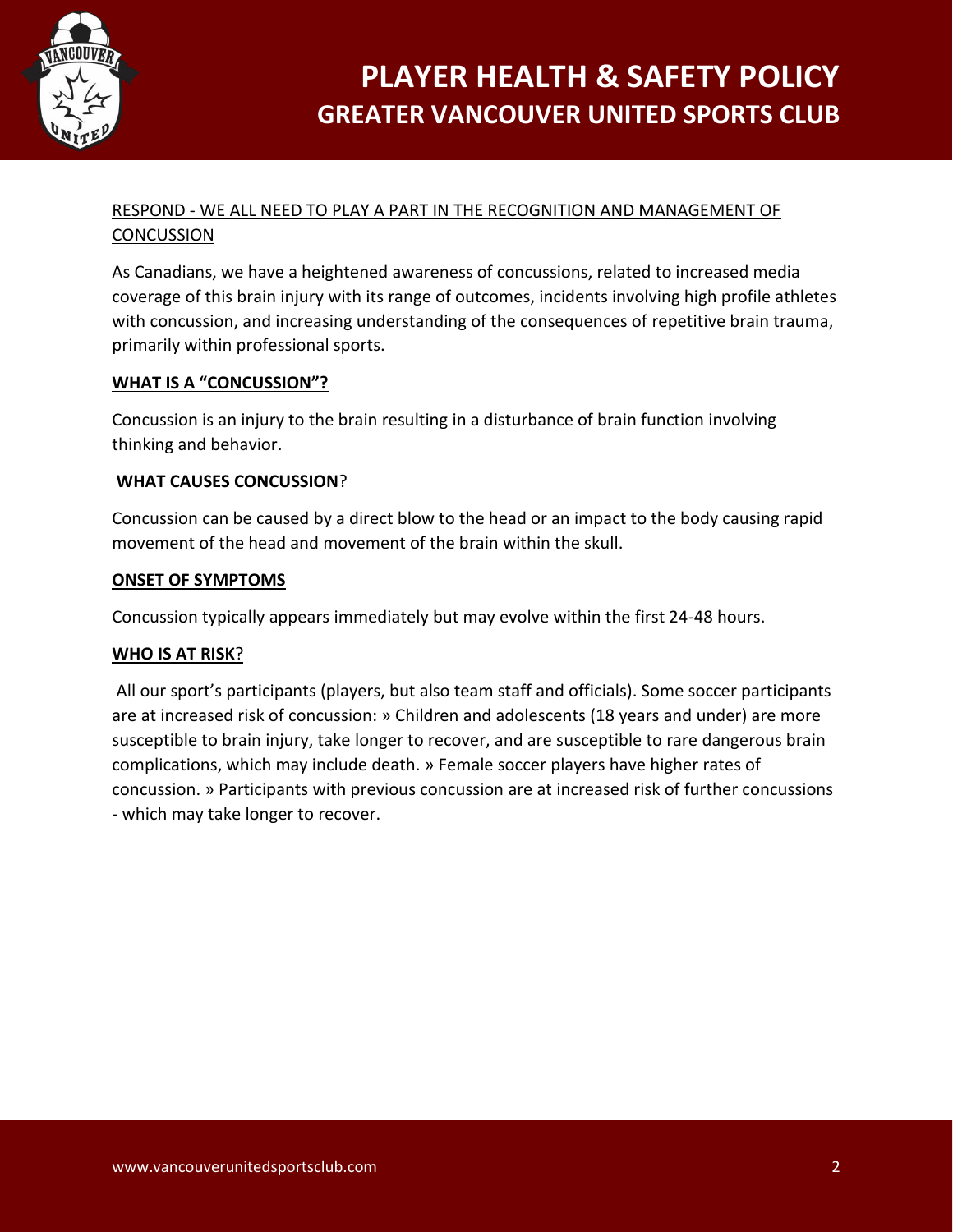

## **WHAT ARE THE DANGERS OF BRAIN INJURY?**

Failure to recognize and report concussive symptoms or returning to activity with ongoing concussion symptoms set the stage for:

- 1. Cumulative concussive injury
- 2. 'Second Impact Syndrome'

Second impact syndrome is a rare occurrence. An athlete sustains a brain injury and while still experiencing symptoms (not fully recovered), sustains a second brain injury, which is associated with brain swelling and permanent brain injury or death. Brain swelling may also occur without previous trauma. Recurrent brain injury is currently implicated in the development of Chronic Traumatic Encephalopathy Chronic Traumatic Encephalopathy (CTE) is a progressive degenerative brain disease seen in people with a history of brain trauma. For athletes, the brain trauma has been repetitive. Originally described in deceased boxers, it now has been recognized in many sports. Symptoms include difficulty thinking, explosive and aggressive behavior, mood disorder (depression), and movement disorder (Parkinsonism).

## RECOGNIZE - LEARN THE SIGNS AND SYMPTOMS OF A CONCUSSION SO YOU UNDERSTAND WHEN A SOCCER PLAYER MIGHT HAVE A SUSPECTED CONCUSSION.

Everyone involved in the game (including side-line staff, coaches, players, parents and guardians of children and adolescents) should be aware of the signs, symptoms, and dangers of concussion. If any of the following signs or symptoms are present following an injury the player should be suspected of having concussion and immediately removed from play or training. "**If in** doubt, sit them out." "It is better to miss one game than the whole season."

## **VISIBLE CLUES OF CONCUSSION – WHAT YOU MAY SEE:**

Any one or more of the following visual clues can indicate a concussion: » Dazed, blank or vacant look » Lying motionless on ground / slow to get up » Loss of consciousness – confirmed or suspected » Unsteady on feet or balance problems or falling over or poor coordination » Loss of consciousness or responsiveness » Confused or not aware of play or events » Grabbing, clutching, or shaking of the head » Seizure » More emotional or irritable than normal for that person » Injury event that could have caused a concussion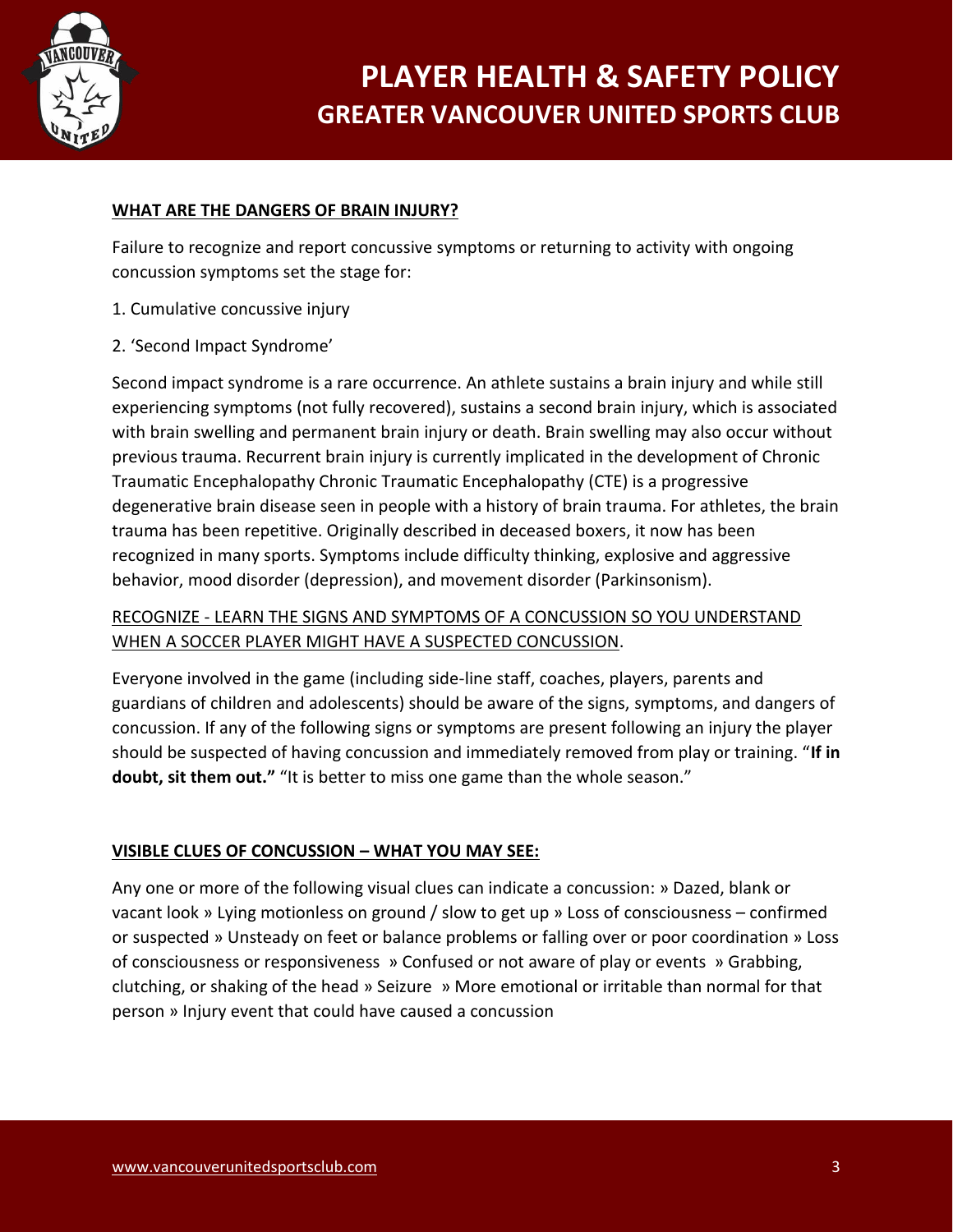

### **SYMPTOMS OF CONCUSSION - WHAT YOU MAY BE TOLD BY AN INJURED PLAYER:** The

presence of any one or more of the following symptoms may suggest a concussion:

- » Headache
- » Dizziness
- » Mental clouding, confusion, or feeling slowed down
- » Trouble seeing
- » Nausea or vomiting
- » Fatigue
- » Drowsiness or feeling like "in a fog "or difficulty concentrating
- » "Pressure in head"
- » Sensitivity to light or noise

**QUESTIONS TO ASK CHILDREN:** Failure to answer any of these questions correctly is an indication of a suspected concussion. "Where are we now?" "Is it before or after (last meal, i.e.: lunch)?" "What is your coach's / teacher's name?

## **REMOVE - IF A SOCCER PLAYER HAS A SUSPECTED CONCUSSION, HE OR SHE MUST BE REMOVED FROM ACTIVITY IMMEDIATELY**

Team-mates, side-line staff, coaches, players or parents and guardians who suspect that a player may have concussion MUST work together to ensure that the player is removed from play in a safe manner. If a neck injury is suspected the player should only be removed by emergency healthcare professionals with appropriate spinal care training. Call 911. Activate your emergency action plan. More severe forms of brain injury may be mistaken for concussion. If ANY of the following are observed or reported within 48 hours of an injury, then the player should be transported for urgent medical assessment at the nearest hospital (symptoms below). Call 911. Activate your emergency action plan.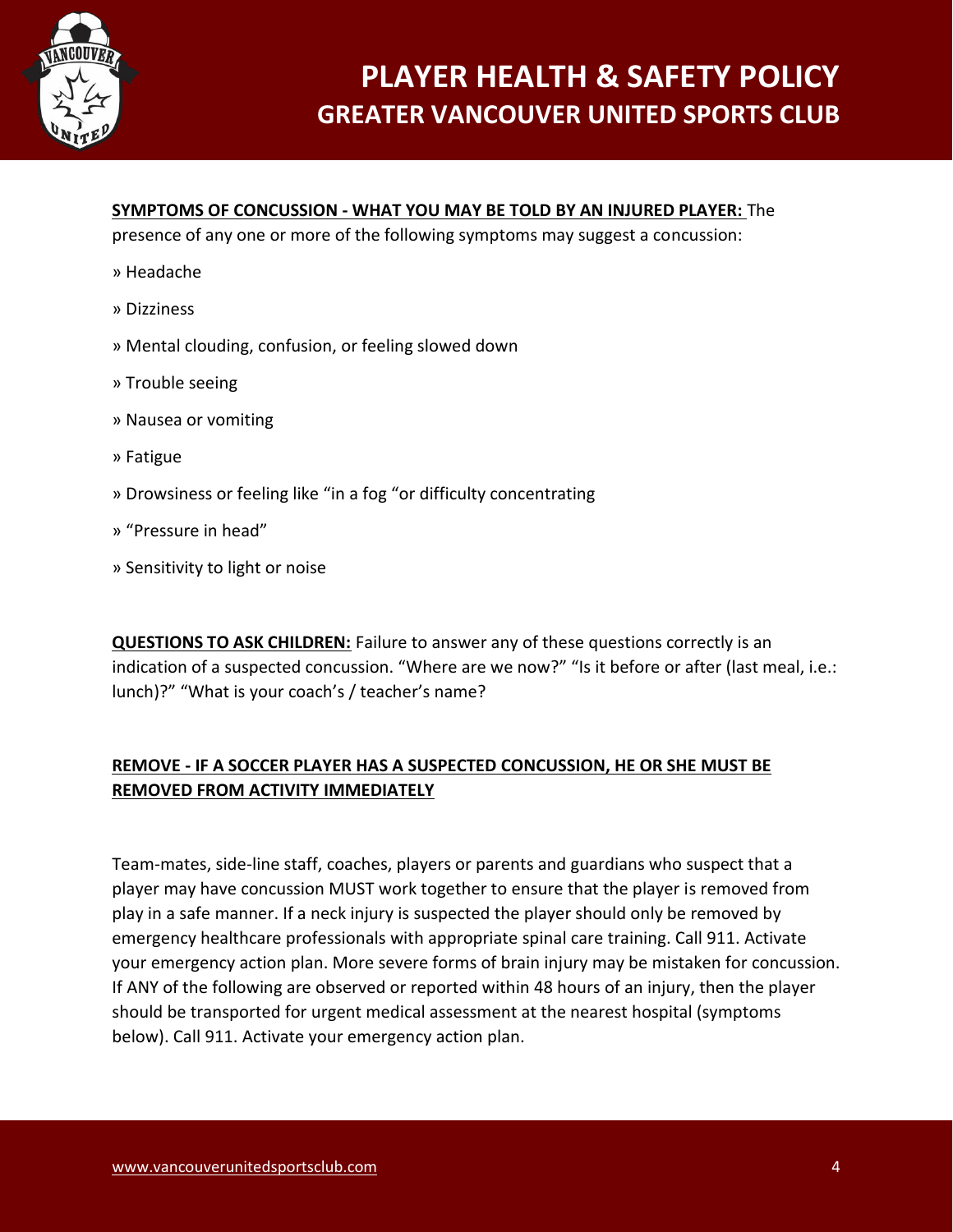

- » Severe neck pain
- » Deteriorating consciousness (drowsier)
- » Increasing confusion or irritability
- » Severe or increasing headache » Repeated vomiting

» Unusual behavior change (persistent irritability in younger children; increased agitation in teens)

- » Seizure
- » Double vision
- » Weakness or tingling / burning in arms or legs

## *ANYONE WITH A SUSPECTED CONCUSSION SHOULD NOT:*

**» be left alone in the first 24 hours** 

## **REFER - ONCE REMOVED FROM PLAY, THE PLAYER SHOULD BE REFERRED TO A QUALIFIED HEALTHCARE PROFESSIONAL WITH TRAINING IN THE EVALUATION AND MANAGEMENT OF HEAD INJURY AND CONCUSSIONS.**

Concussion or more severe forms of brain injury are to be diagnosed by health care professionals within their scope of practice and expertise. In all cases of suspected concussion, it is recommended that the player be referred to a medical or healthcare professional for diagnosis and management advice, even if the symptoms resolve.

## **REPORT – COMMUNICATION BETWEEN PLAYERS, PARENTS, TEAM STAFF, AND THEIR HEALTH CARE PROVIDERS IS VITAL FOR THE WELFARE OF THE PLAYER.**

For children and adolescents with suspected concussion who have not been directly transferred for medical management, coaches must communicate their concerns directly with the parents or guardians. Players, parents, and guardians must disclose the nature of, and status of any active injuries to coaches and team staff. **REST AND RECOVER – REST IS THE CORNERSTONE OF CONCUSSION MANAGEMENT.**